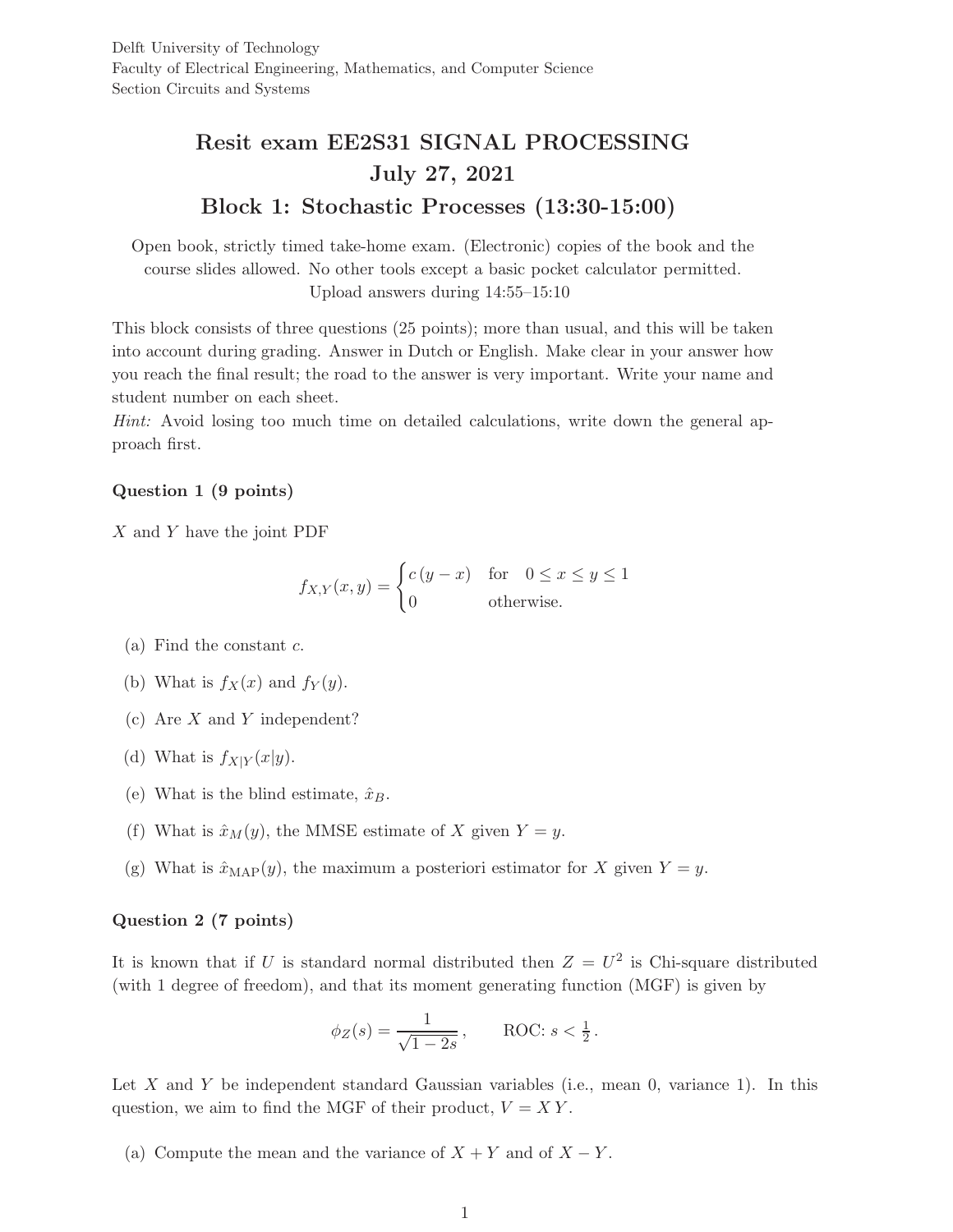- (b) Derive the PDF of  $X + Y$  and of  $X Y$ .
- (c) Show that  $X + Y$  is independent of  $X Y$ .
- (d) Derive that the MGF of  $W = (X + Y)^2$  is

$$
\phi_W(s) = \frac{1}{\sqrt{1-4s}}
$$

.

(e) Derive the MGF of the product  $V = XY$ . *Hint*: First write  $XY = \frac{1}{4}$  $\frac{1}{4}(X+Y)^2 - \frac{1}{4}$  $\frac{1}{4}(X-Y)^2$ .

## Question 3 (9 points)

Consider the following system:



The input signal is an iid Gaussian random process  $X_n$ , with mean  $\mu_X = 2$  and variance  $\sigma_X^2 = 3$ . The output  $Y_n$  satisfies the recursion  $Y_n = \frac{1}{2}$  $\frac{1}{2}Y_{n-1} + X_n$ .

- (a) Determine the autocorrelation sequence of the input,  $R_X[k]$ , as well as its power spectral density,  $S_X(\phi)$ .
- (b) Compute  $E[Y_n]$ .

The autocovariance sequence of the output is

$$
C_Y[k] = \frac{4}{3} \left(\frac{1}{2}\right)^{|k|} \sigma_X^2.
$$

- (c) Compute the autocorrelation sequence  $R_Y[k]$  of the output.
- (d) What is the average output power?
- (e) Determine the power spectral density of the output,  $S_Y(\phi)$ .
- (f) Compute  $P[Y_n > 8]$ .

*Note:* See Table 4.1 or 4.2 (page 129/130) for  $\Phi(z)$  or  $Q(z)$ . See Table 3 (Suppl. page 38) for Discrete-Time Fourier Transform pairs.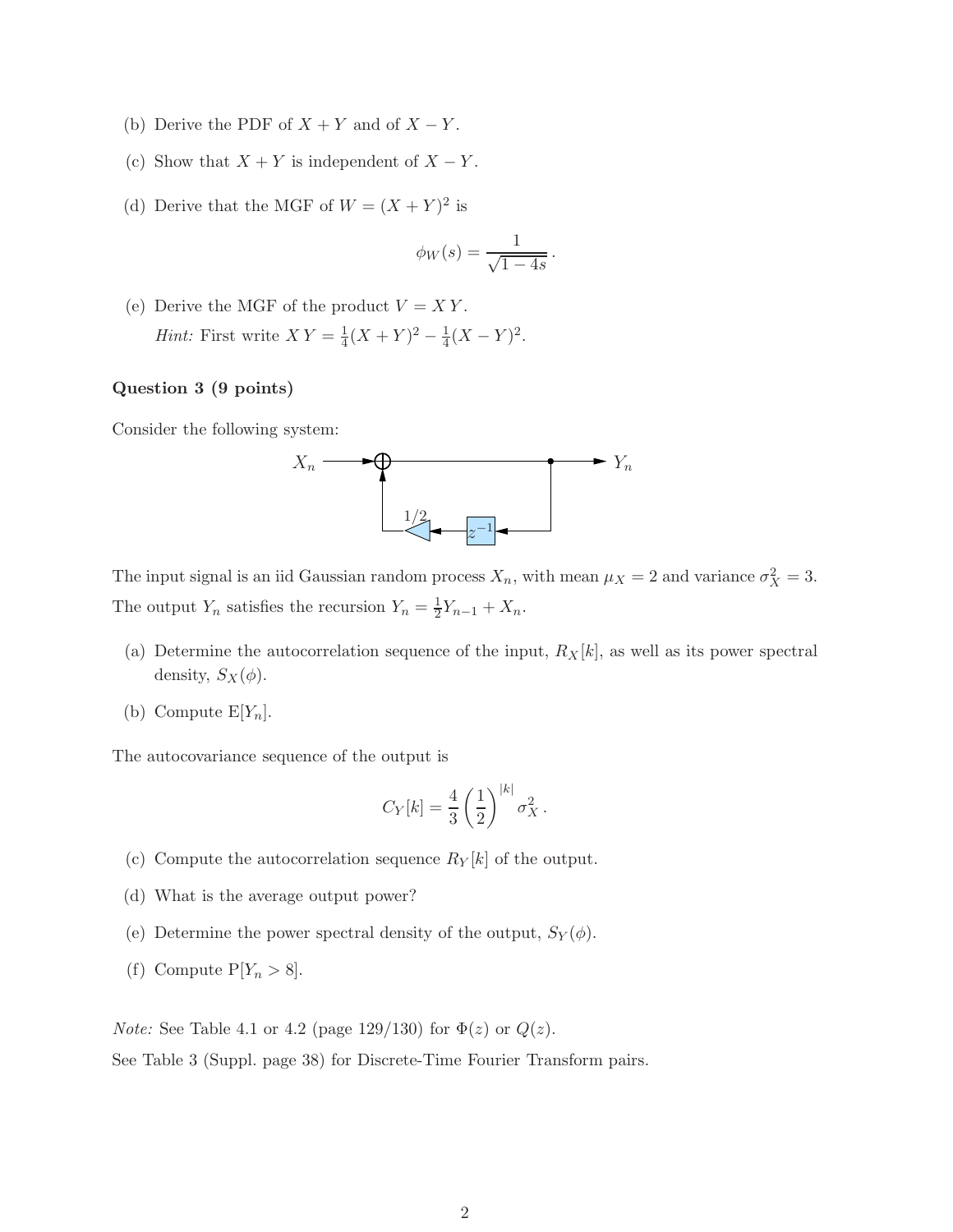## Resit exam EE2S31 SIGNAL PROCESSING July 27, 2021 Block 2 (15:25-16:55)

Open book, strictly timed take-home exam. (Electronic) copies of the book and the course slides allowed. No other tools except a basic pocket calculator permitted. Upload answers during 16:50–17:05

This block consists of three questions (25 points); more than usual, and this will be taken into account during grading. Answer in Dutch or English. Make clear in your answer how you reach the final result; the road to the answer is very important. Write your name and student number on each sheet.

### Question 4 (9 points)

Let us consider the sampling of an amateur radio signal broadcast in the band 3.5-4.0 MHz!

(1 p) (a) Using the graphic in Figure 1 (Figure 6.4.3 from the book), determine the ranges of all possible sampling frequencies that won't result in destructive aliasing! Report your answer by indicating the ranges on the graphic! (You can do this on your computer, or you can sketch this graphic by hand on your answer sheet or use a printed copy of this figure if you have one)



Figure 1

(2 p) (b) Determine the value of a possible sampling frequency which will convert the signal down to baseband, i.e. to 0-0.5 MHz!)

Let us assume that our digital radio receiver samples the radio signal at 1.1025 MHz. After digital demodulation of the baseband signal, we now have a digital audiosignal with a spectrum shown on Figure 2. (Note: there is also noise over the whole spectrum, but this noise is not shown in the figure, only the desired part of the signal.) We want to write this signal onto a CD with sampling rate 44.1 kHz. In order to do that, we first have to downsample the audio signal.

(2 p) (c) Sketch the block diagram of a two-stage downsampler for this task and explain the purpose of each block!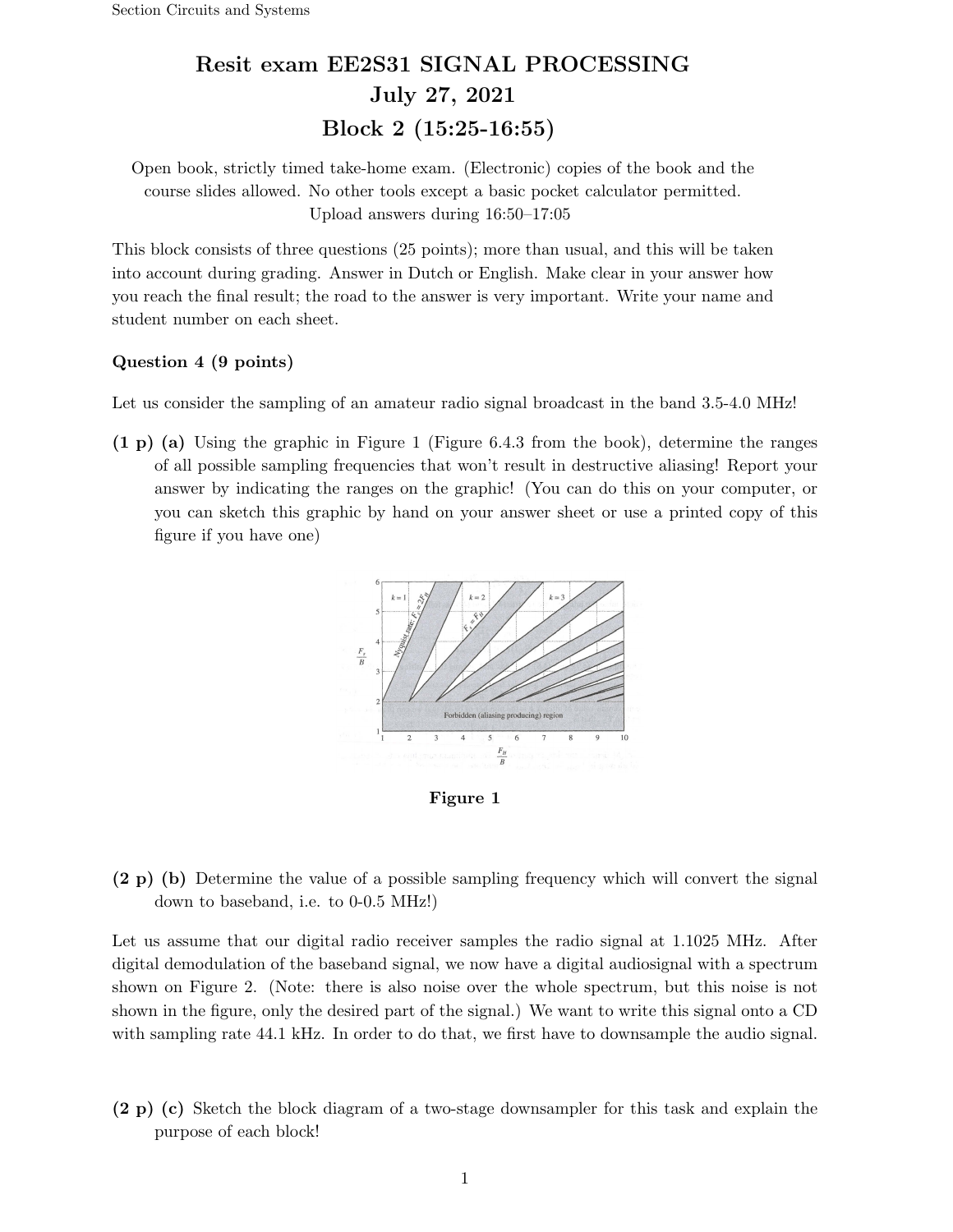

Figure 2

- (1 p) (d) What are the decimation factors of each phase in this downsampler?
- (2 p) (e) Give the specification of the first filter in your system, in terms of pass/stop/transition band and explain your choice!
- (1 p) (f) What is the advantage of this solution over single-stage downsampling?

### Question 5 (8 points)

Consider a digital signal  $y[n]$  that is the result of filtering the sequence  $x[n] = \lceil \overline{1} \rceil, 0, 2, 0, -1, 0, 3, 0$ using a digital filter with impulse response  $h[n] = [3, 2, 1, 2]$ .

- (2 p) (a) Compute the values of  $y[n]$  in the time domain! Note: Indicate each step of your computations. Without clear intermediate steps, the end result will not be accepted!
- (2 p) (b) How can you calculate  $y[n]$  in the frequency domain? Write down the steps of the method (no need to make calculations)
- (2 p) (c) Determine the 8-point DFT of  $x[n]$ !
- $(2 p)(d)$  Which of the above approaches (time domain or frequency domain) is better in terms of computational complexity (assuming that the DFT matrices are known) for a sequence and a filter of this length, in general?

### Question 6 (8 points)

Given a multirate conversion system with a block scheme shown in Figure 3 with  $L=2$  and  $M=5$ . The sampling rate at the input is 100Hz. The amplitude spectrum  $|X(\omega)|$  of the input signal  $x[n]$  is depicted in Fig. 4.



Figure 3